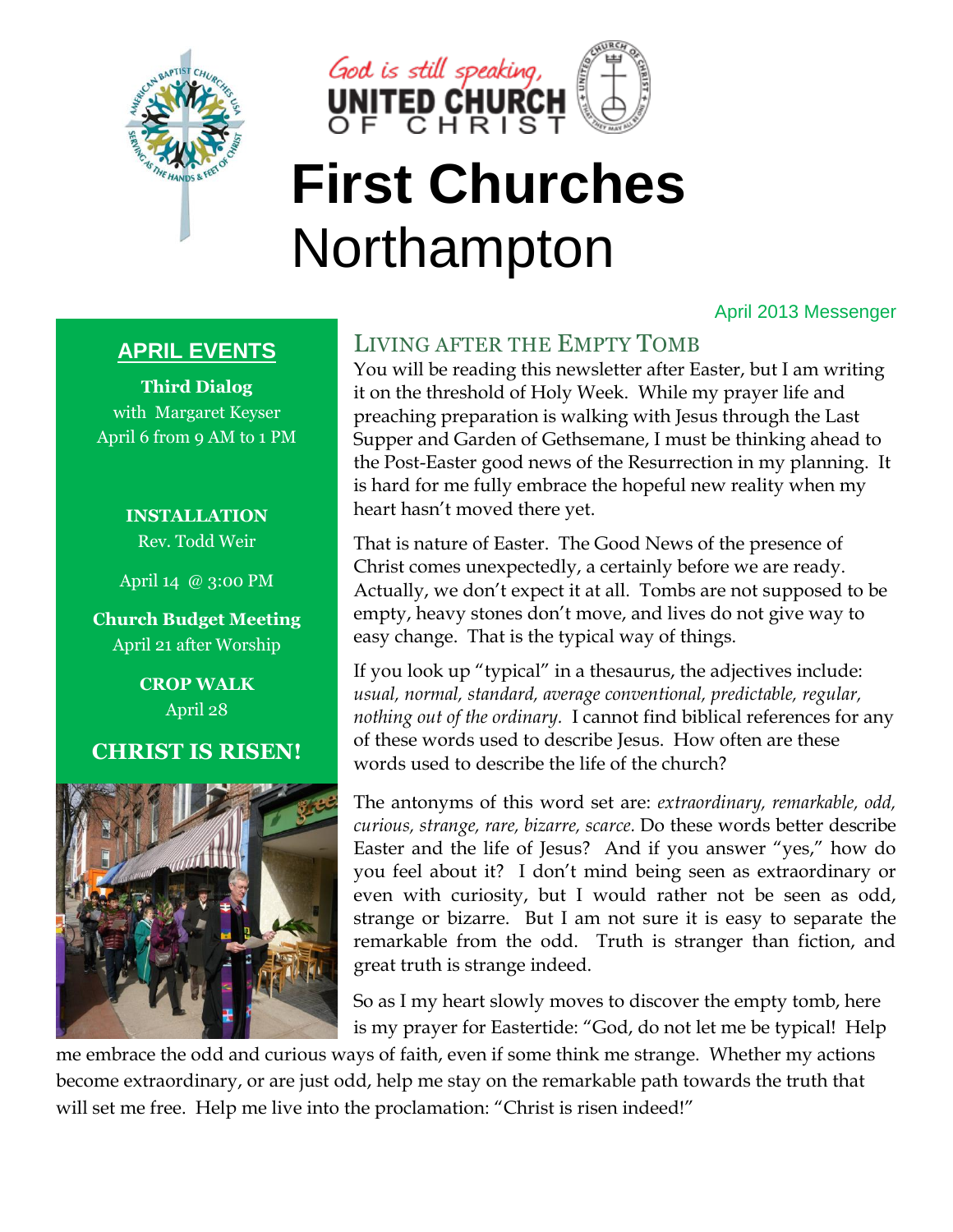## **Greetings from your Moderator**

Warm greeting to all, and *Happy Spring*! It's been a wonderfully productive winter at First Churches, and I look forward to warmer weather gracing our our equally-busy April. Here's a few highlights of recent happening & things to come:

The first two Listening Sessions with Margaret Keyser were held on Saturday 3/9 & 3/23, each attended by about 30 people. These discussions focus on where we are as a congregation, what God is calling us to be, and processes we can use to ensure that we all have a positive voice as we move forward together. Please considering joining us for the final session on Saturday April 6th - snacks provided; childcare available; sign up with me or Todd. We look forward to sharing a summary of the program with all, following its conclusion.

This month, we look forward to two big events at First Churches - Pastor Todd's official Installation Service on Sunday April 14th (3pm service, no morning worship), and the allchurch Asking Budget Meeting on Sunday April 21st, following morning worship. Childcare is available for both of these events.

As always, I welcome your comments & questions - please feel free to contact me. It's only with your feedback that we can work together to discern our future!

Donna O'Meally First Churches Moderator (413) 584-9392 [donnaomeally@gmail.com](mailto:donnaomeally@gmail.com)

## **HAMPSHIRE ASSOCIATION ANNUAL MEETING**

Date: Sunday, April 28, 2013 Time: 2PM

The Annual Meeting of the Hampshire Association of MACUCC churches is scheduled for Sunday, April 28th at 2 PM at the West Cummington Congregational Church. Come see the newly rebuilt West Cummington church. She has risen in sublime glory from the ashes of a devastating fire. Hear about the exciting Cathedral of the Night ministry, the greening of South Congregational Church in South Amherst, and meet the youth of the joint youth ministry, Compass, formed between four association churches.

Come for Worship, Sharing, Learning, and Socializing!

#### **LOCATION / ADDRESS**

West Cummington Congregational Church, UCC, Cummington 27 West Main Street Cummington, MA 01026-0148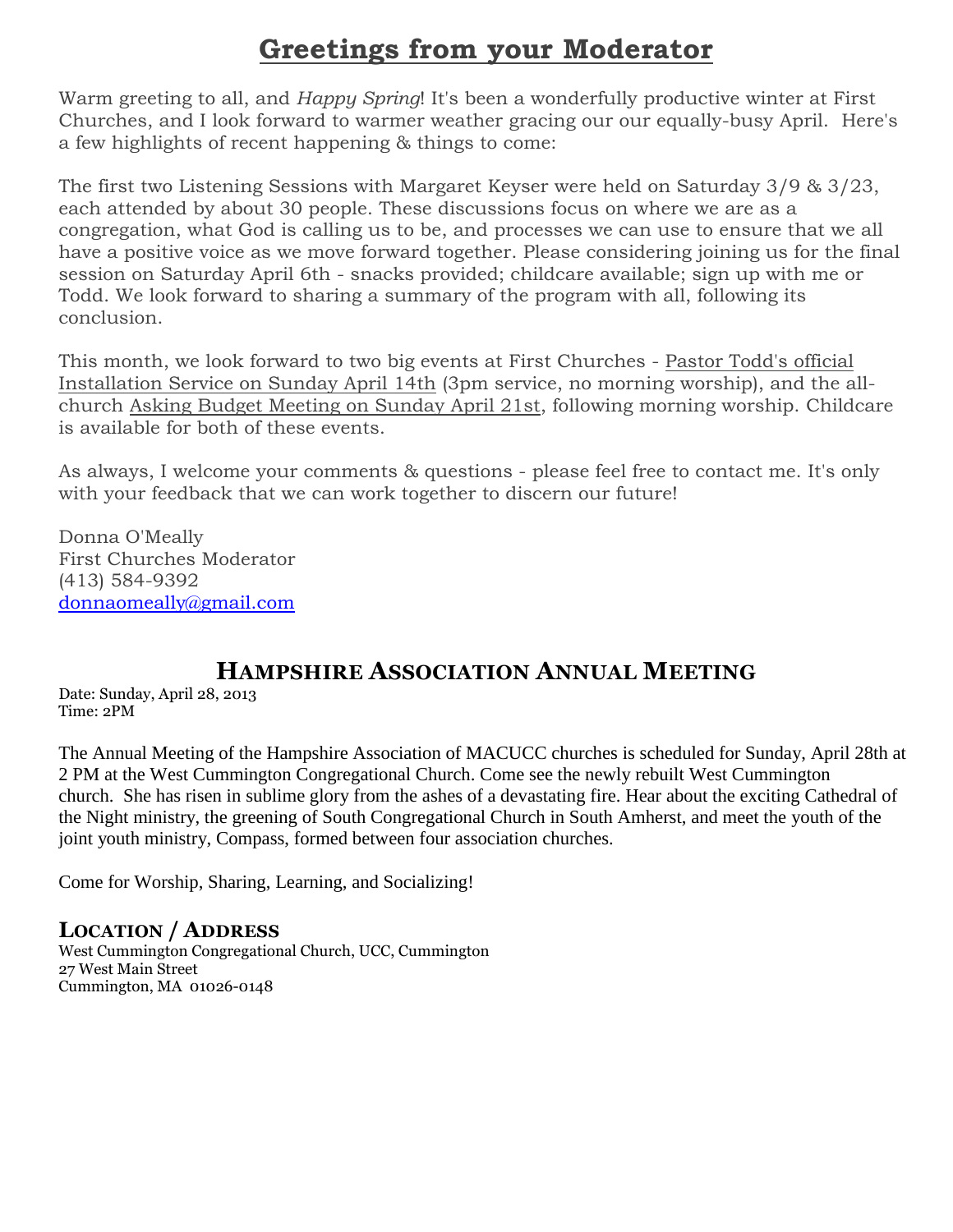## **Updates from Christian Education**

#### **Confirmation is Coming!**

Greetings families! This spring, we will begin a new cycle for confirmation at the church. Confirmation provides older children an importunity to explore the bible, critically reflect on their faith, and grow as citizens of the church and of the world.

Our confirmation classes will meet every other week starting in May, and will also include retreats to the Silver lake Conference Center in Connecticut. We are hoping to recruit upper middle/high school students.

We will be holding an informational meeting on April 21st at 9:15 in the parlor. We hope to see you there!

ക്ര്

#### **Mission 4/1 Earth**

How many trees could you plant in 50 days?

What if you had the entire national UCC church as your work crew?

#### **What is Mission 4/1 Earth?**

Mission 4/1 Earth is an initiative by the national conference of the UCC to actively work to fight climate change, excess waste, and other environmental tragedies. The mission takes place during the 50 days

after Easter before Pentecost. One United Church on a shared resurrection witness for Planet Earth during 50 great days of greening up, powering down and shouting out for the environment! That's Mission 4/1 Earth!

It is an opportunity to live out our faith  $-$  in unity, as one church  $-$  for the sake of our fragile planet Earth. Launching on Easter Monday, April 1, 2013, and continuing through the 50 days of Eastertide, United Church of Christ congregations, colleges, seminaries, camps and outdoor ministries, and health and human service agencies will join together in a shared mission campaign to:

- Collectively offer more than ONE MILLION HOURS of en gaged earth care, including cleanup, advocacy, education, and behavioral changes that will impact the environment.
- Collectively plant more than 100,000 TREES locally and globally in partnership with the National Arbor Day Foundation and the UCC's denominational partners around the world.
- Collectively write/send more than 100,000 ADVOCACY LETTERS on environmental concerns to elected officials and local and national newspapers.

Mission 4/1 Earth links together four significant events –– Easter (March 31), Earth Day (April 22), Arbor Day (April 26) and Pentecost (May 19) — for a sustained, aggressive and collective mission opportunity for the entire United Church of Christ.

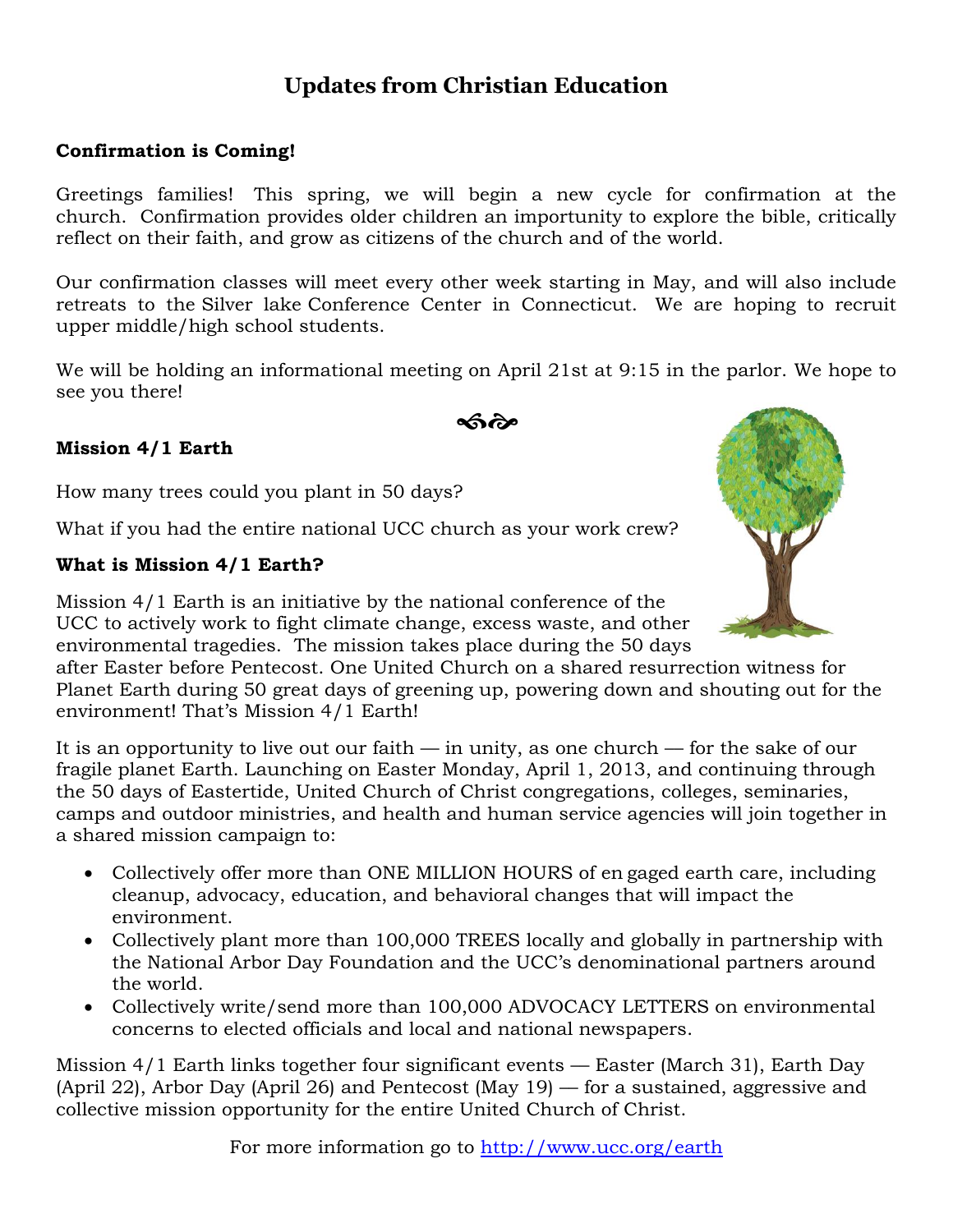## **From the Choir Loft**

Many people who attended the Memorial Service for Bea Fitts last month enjoyed hearing the set of hand chimes which Bea gave to our church. They were played for the first time at her memorial.



Bea's gift enabled us to purchase an octave and a half of chimes. When some of the members of the Bell Choir realized how much fun it was to play the chimes (and how lovely they sounded), they decided they would like to purchase an add-on set which would give us many more options. We would then have a full twooctaves of chimes as well as the necessary sharps and flats! The chimes are light and easy to ring, which makes it possible for all of the generations in our congregation to use them. The entire set

of chimes would then be given in memory of Bea, who was one of the original members of our Bell Choir, and of Dot Swain, who was also a longtime bell ringer.

If there are any of you who would like to join us in honoring Bea and Dot, you are invited to contribute to the Chime Fund. Checks can be sent to the office. They should be made out to "The First Church of Christ." Please indicate on the memo line that the money is intended for the *Chime Fund.*

Thanks to all of you who choose to participate—all donations (large or small) will be welcomed and appreciated.

## **First Church of Christ Silver at Historic Deerfield**

This past year Trustees collaborated with Historic Deerfield to review, reappraise and renew the loan of the First Church of Christ silver. Twelve pieces of Church silver, a tablespoon, baptismal font and ten canns (cups), have been on loan to Historic Deerfield since 2000. These pieces are on display at Historic Deerfield's Silver Museum, and visitors enjoy them for both their history and beauty.



As a courtesy, Historic Deerfield has also provided the Church with four complimentary passes for church members who would like to view the silver on display. Andrea Marion has agreed to be the coordinator for these passes (we had received 2 passes years ago and they have summarily disappeared) so that they can continue to be accessible for church members. She has numbered the passes and created a sign-out sheet in order to keep track of the passes. She is the person members should approach to sign out the passes.

Peg Whitham, Board of Trustees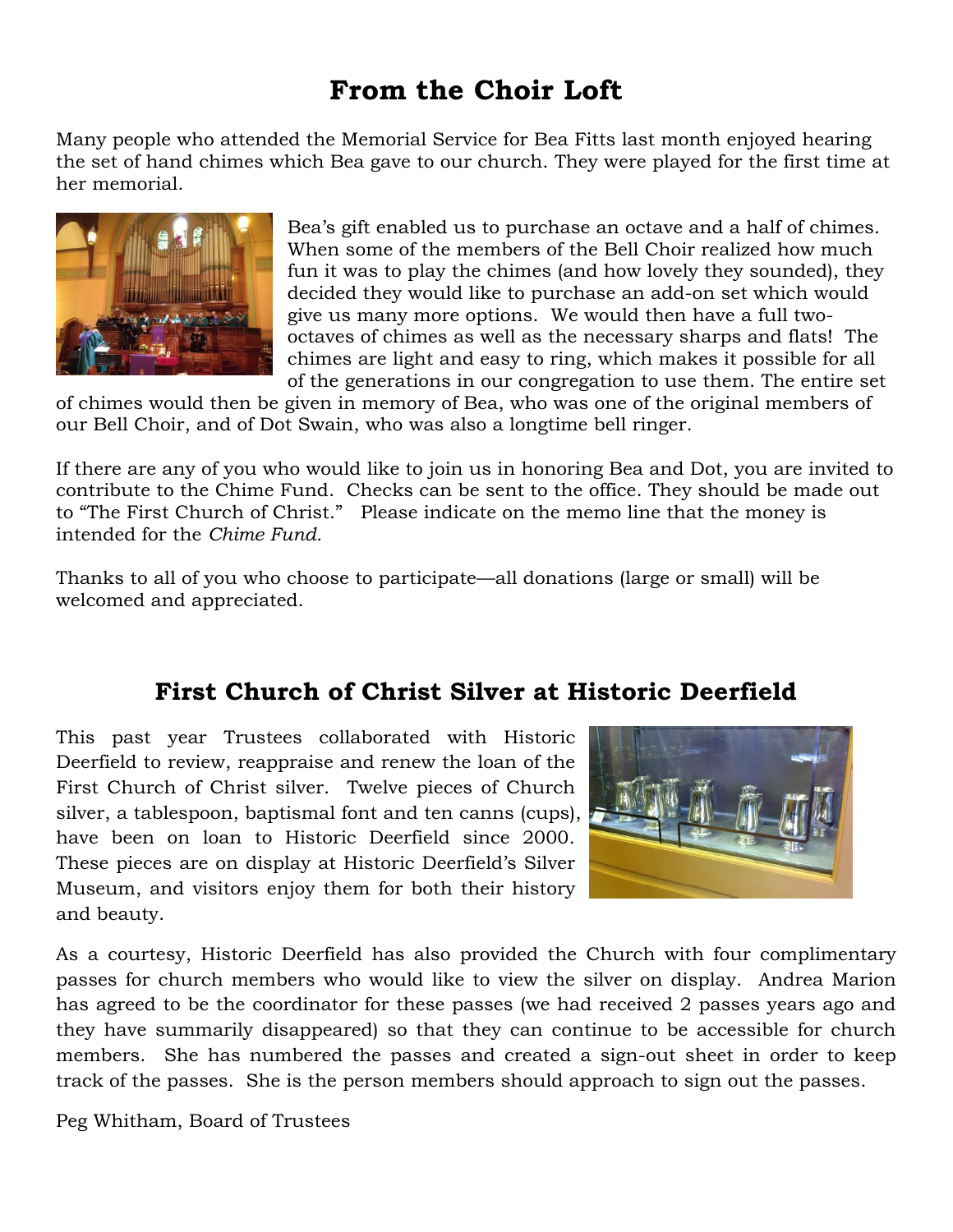## **Cathedral in the Night**



## HELP IS NEEDED!

First Churches is scheduled to provide the meal on these dates in 2013:

- $\bullet$  March 17<sup>th</sup>
- $\bullet$  June 16<sup>th</sup>
- August  $18<sup>th</sup>$
- $\bullet$  October 20<sup>th</sup>

## Food We Provide

Soup (optional, but appreciated in cold weather.) 3 or 4 dozen hard boiled eggs. (breakfast for the next day) 70 individually wrapped sandwiches. (lunch for the next day) Individually wrapped cookies or bars. Water and/or other beverages. Coffee, when the weather is cold, and cream or milk. A hot dish to feed 70 people, some of which must be vegetarian.

## What Can I Do to Help?

Prepare food. Pick up hot dishes (some heavy) at the homes of cooks and bring them to church. Serve food. Assist with clean up. Return dishes to cooks. Donate money.

#### SIGN UP!

Please contact: Carol Judd @ 584-9641 or [cmcc55@gmail.com](mailto:cmcc55@gmail.com) Judy Sherman @ 533-5655 or [jhs12@comcast.net](mailto:jhs12@comcast.net)

> COOKING and SERVING 70 people is a project! Many hands make light work… And lots more fun! Thank you, in advance, for your contributions.



Every Sunday evening at 5 pm, year round, a short worship service is celebrated on the sidewalk in front of First Churches of Northampton.

At 5:30 pm, a meal is served to about 70 people. This meal is one of several free meals offered around downtown Northampton every week and provides a solid meal to those in need.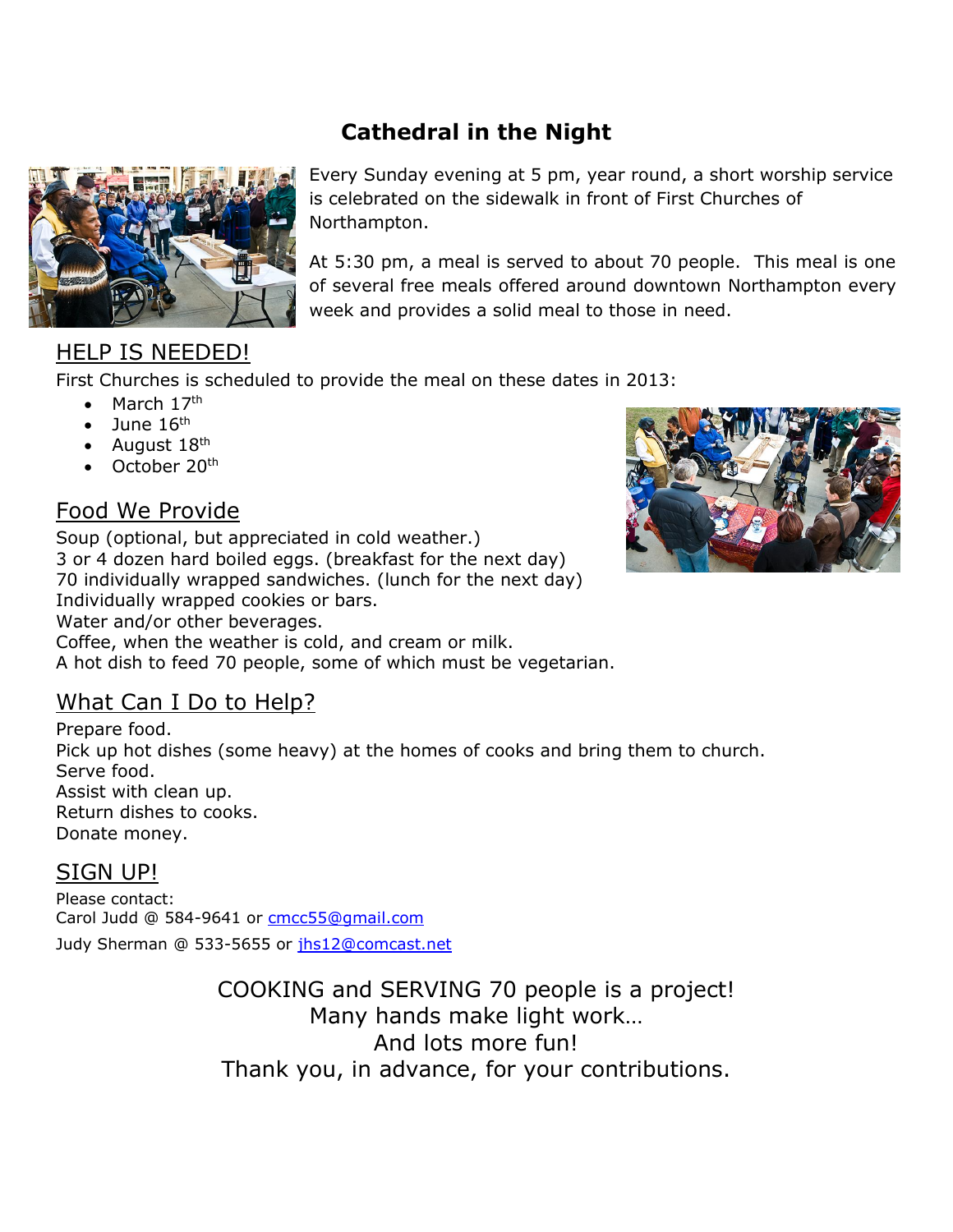#### **"Pray without Ceasing"...even on Tuesdays!**

Every Tuesday at noon a small circle of between four and eight folks gather for prayer and discussion in the sanctuary. We pray for the conversion of the consciences of the President and his advisors that they may cease the immoral and illegal practice of drone warfare and assassinations. We pray for our nation and its diverse communities, which the scourge of gun violence end.

But, most of all, we pray for the grace to not turn aside. We pray for the strength of the Good Samaritan who did not pass by the beaten and bleeding stranger. A stranger whose people were considered enemies. We pray because we try to follow the man from Nazareth who preached the outlandish Gospel of loving one's enemy We pray because in a world grown as small as our computer screens, we cannot avoid the truth that there is no one who is not our neighbor. And we pray because that fact is simply overwhelming. Or, it could be. And so we pray for God's grace and tender mercies that each of us, as we are able, will do what we can to mend our broken creation. And we pray together, because that same man from Nazareth once said, "Whenever two or more is gathered in my name, there also am I."

This is why we pray and why we meet. Come, join us, or simply pause at noon on Tuesdays and be in prayer. Thank you.

The Tuesday Prayer Vigilers

## **FROM THE PERSONNEL COMMITTEE**

The Personnel Committee requests that we take note of the current open office hours which are Monday through Friday 10AM-2PM. You may of course contact the office by phone at any time. If there is no answer, messages left on the answering machine will be returned.

Also note that requests for meeting space must be done in advance. A request for meeting space can be made at the church website [www.firstchurches.org](http://www.firstchurches.org/) or by phone 584-9392 for those without internet access. The requests are processed every Friday.

Our church office is a hub for the many activities of our congregation and our community. In addition to our usual support, there are volunteer opportunities available for any members with a couple of hours to help out with paperwork and filing in the office. If you are able to help, please contact our Church Administrator Andrea Marion at 584-9392.

Thank you from the church staff and members of the Personnel Committee for your consideration.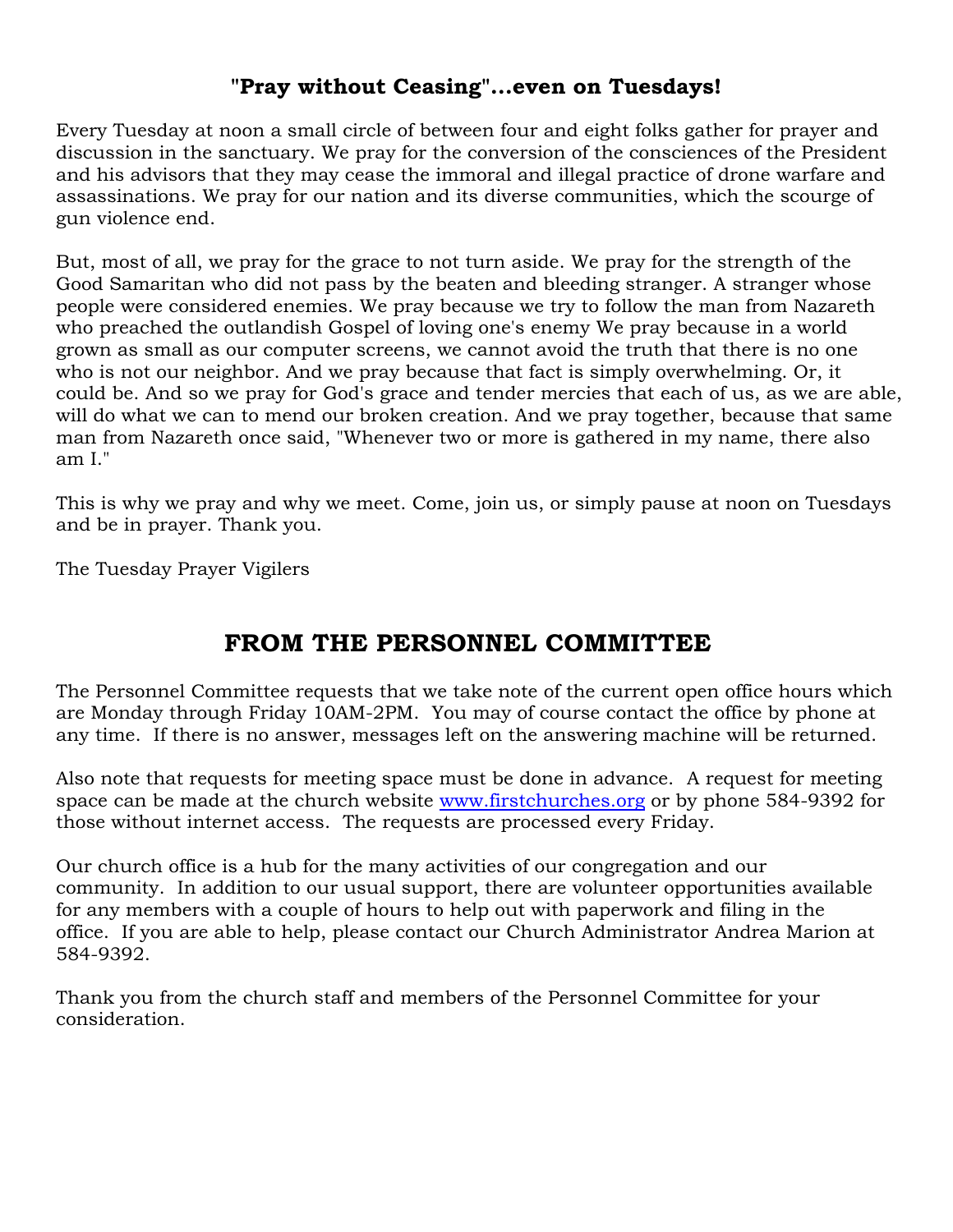## **FROM YOUR CHRISTIAN EDUCATION BOARD**

#### **New Rainbow Room Staffer**

Last month we said goodbye to Eleanor Pullan, one of our 2 Rainbow Room Childcare staffers during Sunday worship. Eleanor was a wonderful addition to our program & we wish her all the best with her busy spring schedule! We are now very pleased to introduce Bernadette Marian to the Rainbow Room! Bernadette started in mid-March and has already met several of our Rainbow Room "regulars". She will be working alongside Jackie Baron for the remainder of the RR program year. Bernadette comes to us with lots of early-childhood & primary care experience, & we are so pleased to have her with us. If you haven't met Bernadette yet, please feel free to stop by the Rainbow Room before service to welcome her!

#### **Donations Needed for Rainbow Room**

Several months ago, we purged old, incomplete & broken items from our Rainbow Room to ensure a safe experience for our children. Now, we are in need of some specific donations, to supplement toys & supplies without straining the budget. If any of the items below are taking up space in your closet, storeroom or attic, please consider donating to the Rainbow Room! Our specific needs include:

- 5 large Rubbermaid storage bins w/ lid
- Fisher Price "Little People" toy figures, cars & complete play sets
- Small storage wicker baskets or plastic bowls
- Play food, pots & pans, etc. for play kitchen
- Large (non-battery powered) cars & trucks
- Tissues!
- Cleaning supplies (cleaning wipes, sanitizing spray)
- Diapering supplies (diapers, wipes, disposable underpads)

- Vacuum cleaner & bags (canister or upright, our RR staffers will use for weekly cleaning after kids are picked up)

#### **Spring Events**

Stay tuned for details on a few upcoming events - including:

- End of the Year Sunday School picnic
- Spring Children's Pageant

- Spring Cleaning & Painting Party (to complete the spruce-up of our basement children's spaces & create an office for Eric, our CE Director!)

#### **Graduation Breakfast**

#### **Sunday May 19th, Lyman Hall - 8:30am**

The Christian Education Board is planning a Graduation Breakfast for students of all ages! Children & adults within the First Churches community who will be graduating from schools ranging from Pre-K to Post-Graduate this season will be recognized by the CE Board at a special breakfast for them & their families, before worship on Sunday May 19th. Please inform a member of the Christian Ed Board if your family includes a soon-to-be graduate, so we can be sure to send you an invitation! We hope to honor the achievements of all our graduates on May 19th - contact Ann Rasmussen, Judy Sherman, Lora Wondolowski or Becky Lockwood to RSVP with your graduate, to volunteer to help or with any questions.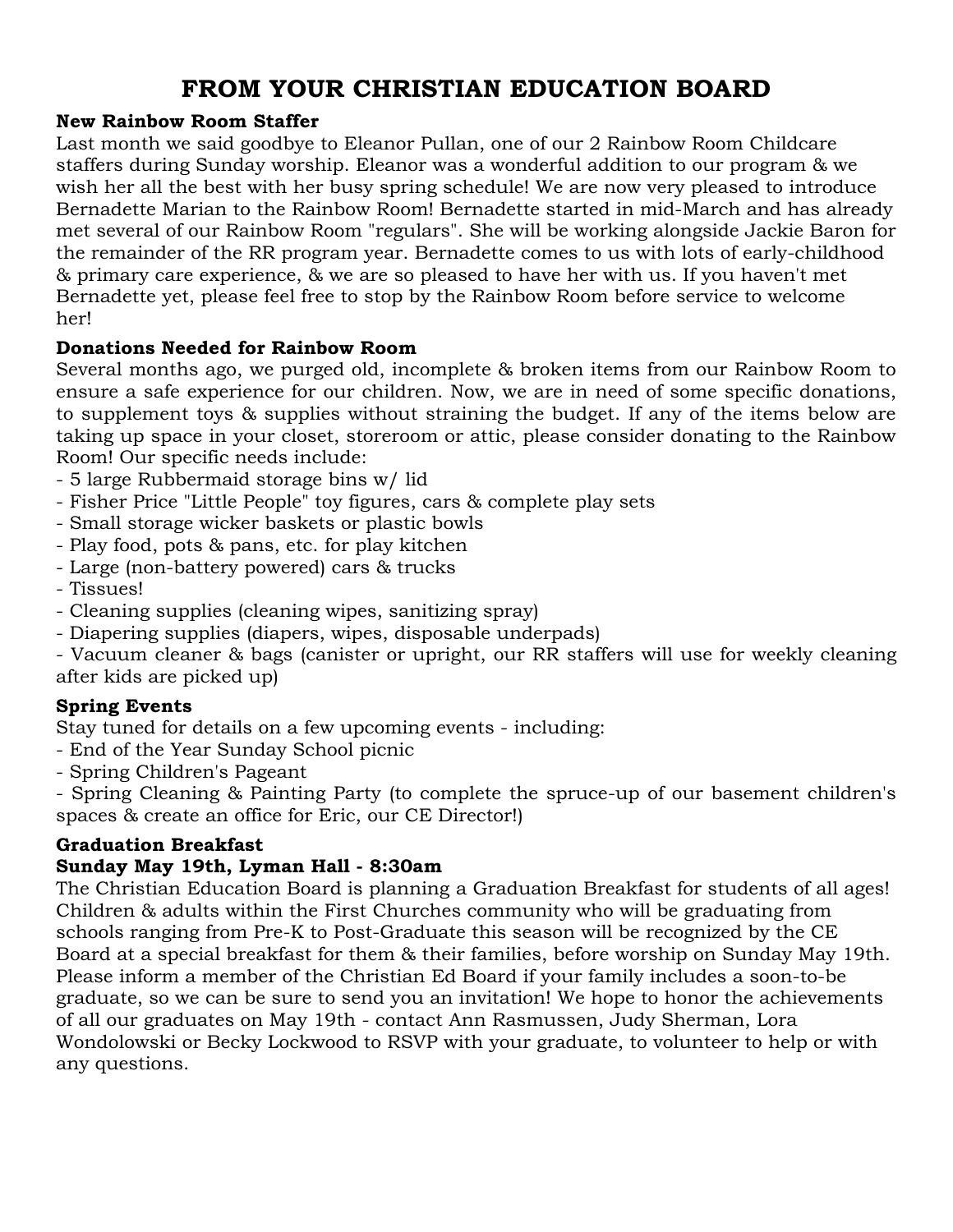#### **LOOK AT THE NEW FIRSTCHURCHES.ORG!**

We have been re-tooling the church website to make it more informative and easy to use. You will see new sections and content, such as recent sermons, events and sections for all of our ministries. While some parts are still under construction, Ann Rasmussen is busy working on new content in each section. Thanks to Nancy McNamara of Academic Webpages, for her work in designing our website.

#### **WHY FACEBOOK?**

Facebook is rapidly becoming an essential organizational tool for communications. We are using it more for announcements and reports on things that are happening. While many things are now going on our church website as well, Facebook allows for more interaction and sharing. For example, pictures of our Palm Sunday blessing in Pulaski Park had over 800 separate viewers! Every time one of our members clicks on a picture or story, it goes to all their friends as well. It is a great way to share what is happening with First Churches to a much wider network. Find us on Facebook at **[First Churches of Northampton,](https://www.facebook.com/firstchurches)  [Massachusetts](https://www.facebook.com/firstchurches)**



NoHo Parade and Pride Day will be held on Saturday, May 4, 2013 in Northampton, MA. All ONA churches will march together to make a statement about the UCC's message of inclusion and affirmation. Groups will meet at 11:00 AM in the parking lot behind Thrones Market (150 Main

Street). The parade ends at the 3 County Fairgrounds (54 Fair Street), where the fun and celebration will continue.

The events will be held rain or shine. Parking and admission are free!

| <i><b>SAVE THE DATE</b></i> |                                         |  |  |  |  |  |  |
|-----------------------------|-----------------------------------------|--|--|--|--|--|--|
| <b>MAY</b>                  |                                         |  |  |  |  |  |  |
| May 19                      | <b>Stewardship Sunday</b>               |  |  |  |  |  |  |
| <b>JUNE</b>                 |                                         |  |  |  |  |  |  |
| June 2                      | <b>Annual Congregational Meeting</b>    |  |  |  |  |  |  |
| June 14-15                  | Massachusetts Conference Annual Meeting |  |  |  |  |  |  |
| June 23                     | Children's Sunday                       |  |  |  |  |  |  |